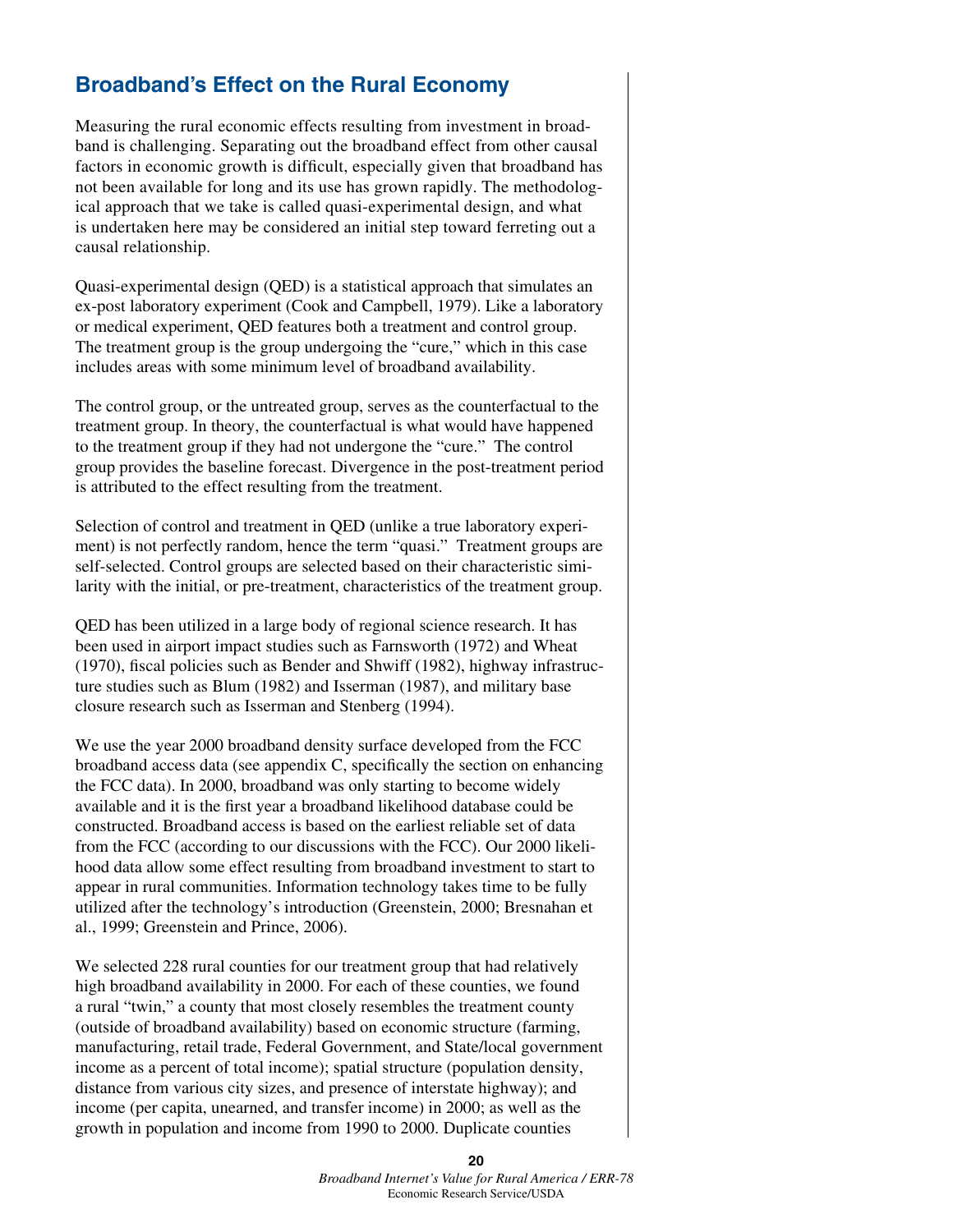were not allowed in the control group (see appendix E for further discussion of the methodology used).

Our post-treatment period is 2002 through 2006. Year 2006 is the last year for which broadband data are available, and the 5-year period provides time for an economic effect from broadband service to manifest itself. Due to the rapid spread of broadband Internet access, the initial short period may be the only period when we are able to detect differences in economic outcomes resulting from the availability of broadband access.

We investigate changes in county employment and income in our QED analysis, and find that total employment grew faster in counties that had greater broadband Internet access sooner than in similarly situated rural counties without broadband access (table 11). Previous studies (Crandall et al., 2007) suggest that employment is not expected to be greatly influenced by broadband access. Simply put, the issue becomes whether the use of broadband Internet in business increases productivity, which subsequently either reduces actual employment (due to the productivity gain) or increases employment (as market share increases). At the county level, however, broadband availability may mean that the county's employers are more competitive with employers in other counties. This would attract both new jobs and potentially new employers.

Wage and salary jobs, as well as number of proprietors, grew faster in counties with early broadband Internet access. The farm sector seems largely to have been unaffected by broadband Internet access. The farm sector, however, seems more likely to embed broadband Internet access into productivity as its basic inputs are more fixed than other sectors of the economy. Subsectors of the counties' economies (not shown here), like wholesale trade, generally showed no significant effect from broadband access, though further analysis is warranted. The difference in nonfarm jobs starts to disappear as other counties get increased broadband access.

Income showed a mixed picture (table 12), though population showed greater growth in treatment counties than control counties. The normal yearto-year volatility of farm earnings due to weather and other causal factors not accounted for in the QED approach taken here may have been a factor in this outcome. Nonfarm earnings showed greater growth corresponding to

Table 11

## **Difference in employment growth rates between early broadband and control counties**

|                             | 2002      | 2003      | 2004      | 2005      | 2006      |
|-----------------------------|-----------|-----------|-----------|-----------|-----------|
| Total number of jobs        | 0.003     | $0.0079*$ | $0.0104*$ | $0.0114*$ | 0.0113    |
| Total number of proprietors | $-0.0068$ | $0.0072*$ | $0.0199*$ | $0.0280*$ | $0.0363*$ |
| Farm proprietors            | $-0.0001$ | 0.0001    | 0.0009    | 0.00197   | 0.0058    |
| Nonfarm proprietors         | $-0.0075$ | 0.0048    | $0.0152*$ | $0.0195*$ | $0.0224*$ |
| Wage and salary jobs        | $0.0062*$ | $0.0092*$ | $0.0088*$ | $0.0075*$ | $0.0053*$ |
| Farm jobs                   | $-0.0052$ | $-0.0028$ | $-0.004$  | $-0.0050$ | $-0.0010$ |
| Nonfarm jobs                | 0.00343   | $0.0076*$ | 0.0096    | 0.0101    | 0.0087    |

Note: \* significant at 10%.

Source: ERS using selected data from Bureau of the Census and Bureau of Economic Analysis data.